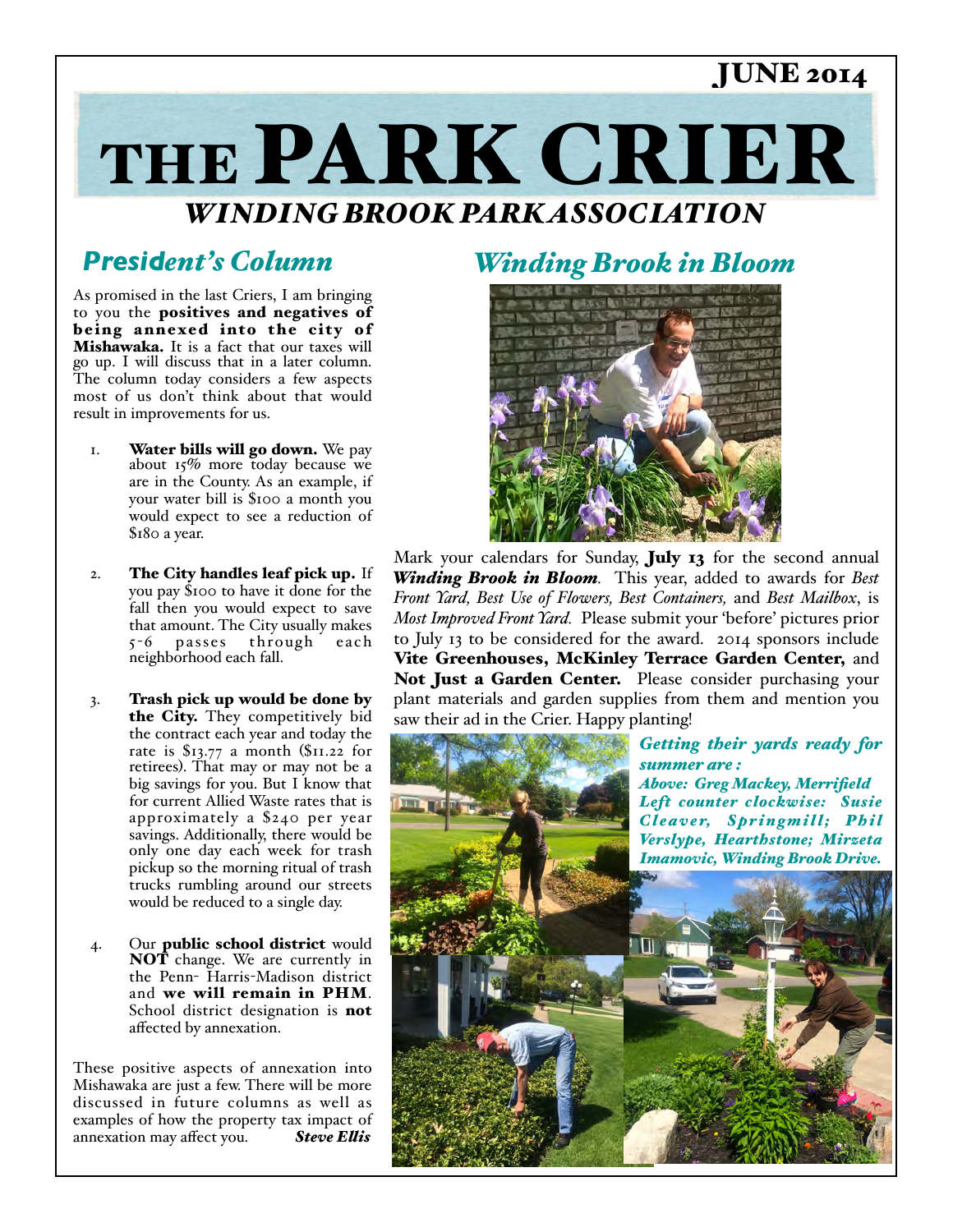

#### **LORI BENJAMIN**

#### WBPA Board Member

Years on Board: Just joined!

Family: Husband, Jim; 2 married daughters and one daughter at home

Lived in WB: for 10 years on Luminaire Court

Occupation: Office manager for a foot and ankle surgeon

On the Board: to help expand communication and unify the neighborhood

Likes living in WB because: of how comfortable the neighbors make her feel- like she has known them forever!

# **WBPA Board**

*Steve Ellis, President Scott Kachmarik, Vice President Jane Mason, Secretary Bill Bagatini, Treasurer Laurel Eslinger, Crier Editor*

**Mike Babcock-Lori Benjamin-Brian Coffman-Lauren Dunbar-Tammy Emery-Chris Peregrine**

# *Winding Brook Alert System*

Have you signed up?

By text message: text WBRESIDENT to 84483 to receive future text alerts.

By email: enter your email address at the following link:

[https://www.rainedout.net/team\\_page.php?](https://www.rainedout.net/team_page.php?a=a4a3c621564fe250c152)  $a = a<sub>4</sub>a<sub>3</sub>c621564fe250c152$ 

After you enter your email address, agree to terms of service and then you are finished. Ignore the section that asks for a Private Key.

You will receive alerts by email after you are signed up.

If you feel something is worthy of sending out via the alert system, please contact any Board member who will determine if that is the appropriate way to get your message out to the residents. If you are signed up, you received a text or email on May 24<br>regarding a missing cat. Hope you will take advantage of this important communication system.





FYI Signs at entrances can only be displayed for TWO days. Please remove them in a timely manner.

#### The next **WBPA Board**

**Meeting** will be held

Wednesday, **September 17**

7:00pm

Honkers Restaurant

#### **All residents are**

**welcome to attend!**

# *Future& Annexation& Discussions*

In the next several Criers, I will discuss topics that are affected by annexation. Some are obvious and some may be a surprise. Again, the purpose of this examination is that we understand that annexation does not mean higher taxes alone, but that it also means improved services, lower costs and a higher quality of life.

June – Water bills, Leaf pick up, Trash removal, and Public School district.

July – Police patrols, Fire and EMS response, Code enforcement, streetlights and sidewalks, public Transpo stop, homeowners insurance.

August – Representation for Zoning matters, City Council voice, mayoral access, no open burning, coordination with WBPA.

October- examples of the tax impact on various homes of differing values

Our intention is to educate ourselves about the good things that could come f rom annexation and compare them with the tax increase we all know will happen. *Steve Elis*

### Block Parties

Are you thinking of holding a block party this summer? You can advertise it here or submit after-pictures to recognize your event. A block party helps bring our neighborhood together! Let's party!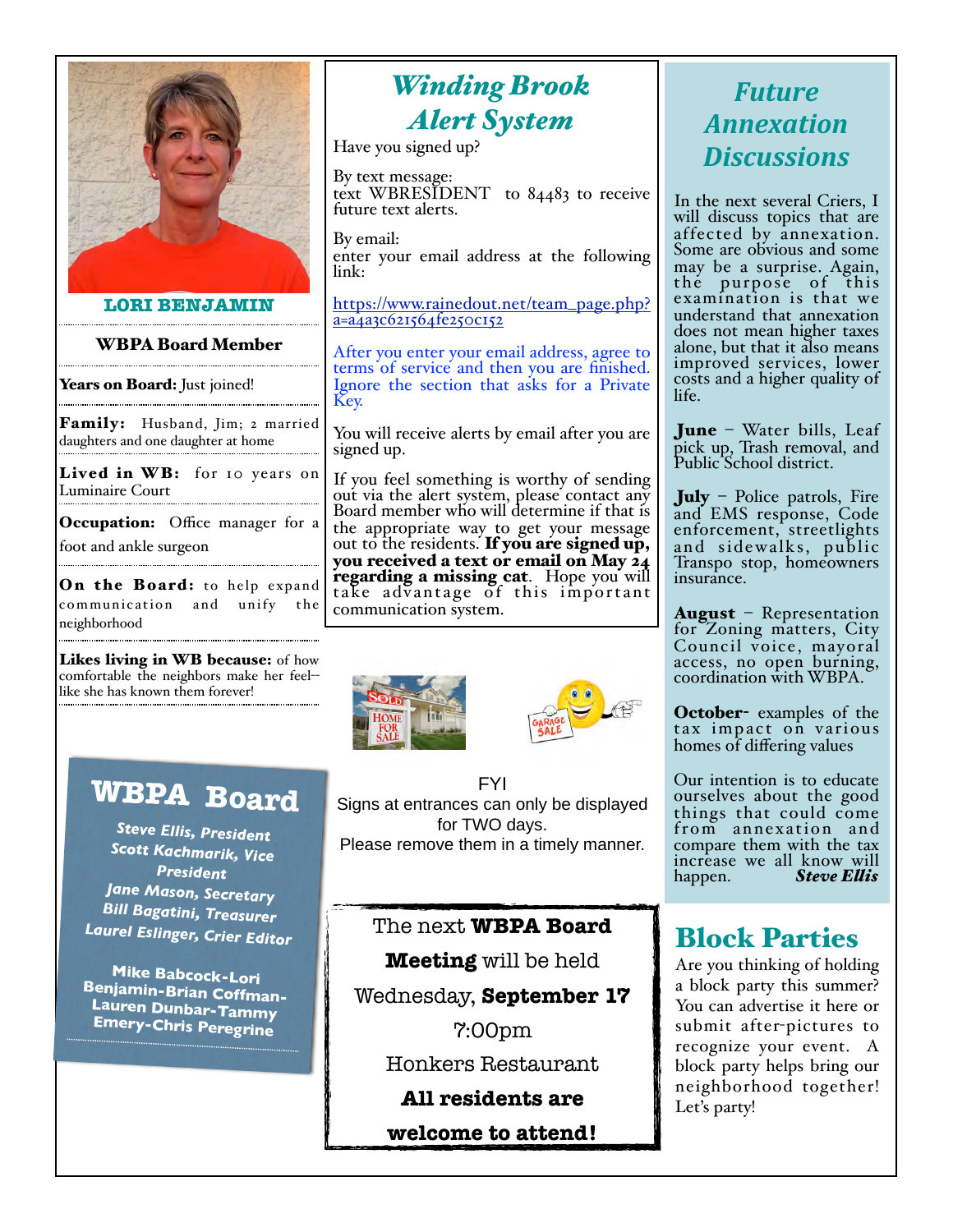

Congratulations to the following graduates:

• Caroline Buhr is graduating from Penn with high honors and is headed to the University of San Diego on a full scholarship to play D-1 women's basketball. Caroline is the daughter of **Jeff and Patty Buhr**, Fox Run Trail.

**Jack Cleaver, son of parents** John and Susie Cleaver, Springmill, graduated from Penn and will be studying secondary education at IU Bloomington.

**George Cressy** will be attending IU Mauer Law School now that he has finished his undergrad years at the University of Dayton. George and Katie Cressy, Little Flower Trail, are his parents.

Graduating from Wellesley College is Jayne Ellis, daughter of Steve and Patty Ellis, Whispering Oak, who was a four year starter for the Wellesley College softball team and was All-Conference and All-Region her Junior and Senior years. She plans to be a teacher.

**Tim and Kitty Fulnecky, Branch** Water Way, are happy to announce that their two sons graduated from Notre Dame this year. **Blair** received his Masters of Science in Business and Tim his BS in Environmental Science. Graduating from St. Joseph High School is **Josh Kachmarik** who is heading west to the University of Portland where he hopes to study elementary education. His parents are Scott and Lynn Kachmarik,

# *WAY TO GO!* **AROUND THE PARK**

#### *Sweet New Arrival!*

Congratulations are in order for Josh Higginbotham and Lauren Dunbar, Winding<br>Brook Drive, who now have a darling baby girl, **Louisa Joy** who arrived on May 1! She weighed in at 7 pounds, 1 ounce.

# *Jingle Bels!*

 *Winding Brook in Lights!*

The WBPA Board is announcing a holiday decoration's contest which will recognize those homes with the best use of lights, animated decorations, nonanimated decorations, front door, etc. Stay tuned for further information! For those who like to get started creating their display months in advance, the Board wanted you to have the information well ahead of the holiday season!

#### *Street Signs*

This summer you will see some painting going on by some of your neighbors who will be tackling our street signs that need refreshing.

#### *Me r r i f i e l d B r i d g e Update*

We are still waiting for the repair work to begin some time this summer. The County is working with a company that does timber work so that the new will match the old.

#### *Update on Sewer Work*   $\tilde{on}$  Old Bedford and *Carriage Lane*

The sewer work that was expected to be completed by May 9, hit a snag and had been delayed and is at this writing just starting up again after a hiatus. In case you are wondering, there will be landscaping done to correct the areas damaged by the work.

The work on the lift station on Carriage Lane which appears to be more extensive, began on May 28 and will run until at least June  $20<sub>2</sub>$ 

#### *Winding Brook Drive Entry Lights*

It has been noted that the lights over the Winding Brook Drive entry sign malfunction when the temperatures drop. We hope that will not be the case this summer, though who knows the way things have been this year; they will be attended to in preparation for our colder seasons.

### *Cul-de-Sac Cleanup*

The WBPA has asked our lawn care service to do basic clean-up<br>in the cul-de-sacs throughout WB and WW. Your annual dues at work!

#### Notable Neighborhood Graduate

All of our graduates are notable. Sometimes additional challenges are overcome to achieve that coveted diploma. Determination and boundless energy has paid off for **Barbara Ernsberger** of Embers Drive. According to her husband, Brad, Barbara worked at Memorial Hospital for ten years back in the '90s. They moved to WB in 2001 and brought Barbara's parents from Ohio to live with them. She stopped working to concentrate on raising children and to care for her live-in parents. Seven years ago, Barbara returned to work at Memorial and the last three of those years has been in the Emergency Department. Despite still having three children at home, one with special needs, as well as her mother, Barbara went back to school part time in 2010 to become a Surgical Tech. Two years ago, Barbara decided to attend Bethel full-time to pursue her nursing degrees and at the age of 49, she just graduated from Bethel with an ASN and was offered a nursing position in Memorial's Emergency Department. Barbara will have her BSN from Bethel at age 51. Brad says he is as proud of her as any of his kids!